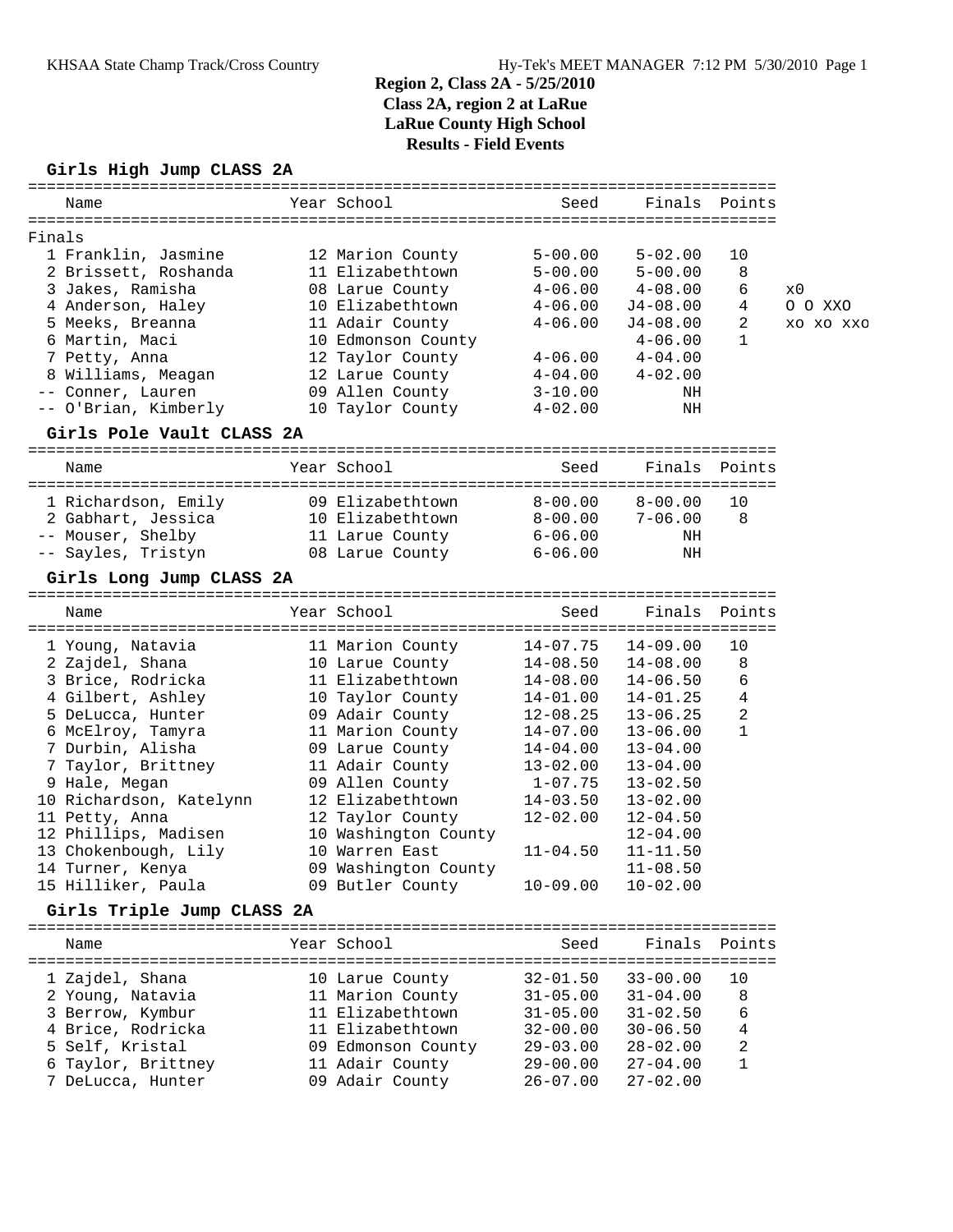## **....Girls Triple Jump CLASS 2A**

| 8 Durbin, Alisha    | 09 Larue County | $29 - 02.00$ $26 - 05.50$ |
|---------------------|-----------------|---------------------------|
| 9 Chokenbough, Lily | 10 Warren East  | 23-02.50 24-09.50         |

#### **Girls Shot Put CLASS 2A**

| Name                        | Year School             | Seed         | Finals Points |                |
|-----------------------------|-------------------------|--------------|---------------|----------------|
| 1 Bartelt, Brittany         | 11 Elizabethtown        | 35-02.00     | $36 - 00.00$  | 10             |
| 2 Burd, Lindsey             | 10 Hart County          | 36-09.25     | $34 - 03.00$  | 8              |
| 3 Nichols, Denisha          | 11 Elizabethtown        | $32 - 05.50$ | $33 - 06.00$  | 6              |
| 4 Gothard, Gretchen         | 12 Allen County         | $31 - 01.00$ | $31 - 03.00$  | $\overline{4}$ |
| 5 McElroy, Tamyra           | 11 Marion County        | $29 - 02.00$ | $30 - 03.00$  | $\overline{c}$ |
| 6 Turner, Kenya             | 09 Washington County    |              | $28 - 03.00$  | $\mathbf{1}$   |
| 7 Hatfield, Ashley          | 12 Taylor County        | $32 - 02.00$ | $27 - 09.00$  |                |
| 8 Willis, Mikka             | 10 Warren East          | $28 - 00.50$ | $27 - 05.00$  |                |
| 9 Howard, Desire            | 08 Hart County          | $27 - 02.00$ | $27 - 01.00$  |                |
| 10 Skaqqs, Kaity            | 12 Larue County         | $27 - 00.50$ | $25 - 10.00$  |                |
| 11 Anderson, Casey          | 09 Allen County         | $23 - 00.50$ | $25 - 01.00$  |                |
| 12 Walkup, Deresha          | 11 Adair County         | $23 - 03.00$ | $23 - 11.00$  |                |
| 13 Freeman, Althea          | 10 Larue County         | $24 - 06.00$ | $22 - 11.00$  |                |
| 14 Hanson, Katie            | 09 Warren East          |              | $21 - 08.00$  |                |
| 15 Thompson, Murphy         | 11 Marion County        | $21 - 06.50$ | $20 - 05.00$  |                |
| 16 Sullivan, Julie          | 07 Edmonson County      |              | $20 - 03.00$  |                |
| 17 Mercier, Ashley          | 10 Butler County        | $22 - 01.00$ | $17 - 07.00$  |                |
| Girls Discus Throw CLASS 2A |                         |              |               |                |
| Name                        | Year School             | Seed         | Finals Points |                |
| ================            | ======================= |              |               |                |

| 1 Nichols, Denisha     | 11 Elizabethtown   | $108 - 00$ | $100 - 08$ | 10           |
|------------------------|--------------------|------------|------------|--------------|
| 2 Burd, Lindsey        | 10 Hart County     | $92 - 00$  | $88 - 10$  | 8            |
| 3 Myers, Sheridan      | 09 Larue County    | 76-03      | $79 - 01$  | 6            |
| 4 Avery, BJ            | 11 Hart County     | $77 - 05$  | $75 - 09$  | 4            |
| 5 Gothard, Gretchen    | 12 Allen County    | 72-08      | $73 - 01$  | 2            |
| 6 Hatfield, Ashley     | 12 Taylor County   | 76-10      | $72 - 04$  | $\mathbf{1}$ |
| 7 Smith, Maggie        | 10 Butler County   | 63-02      | $70 - 08$  |              |
| 8 Holt, Ariel          | 11 Elizabethtown   | 78-10      | $70 - 00$  |              |
| 9 Willis, Mikka        | 10 Warren East     | $90 - 06$  | $68 - 05$  |              |
| 10 Walkup, Deresha     | 11 Adair County    | $54 - 11$  | 68-01      |              |
| 11 Skaggs, Kaity       | 12 Larue County    | $71 - 09$  | $65 - 10$  |              |
| 12 Thompson, Murphy    | 11 Marion County   | $60 - 09$  | $59 - 07$  |              |
| 13 Sullivan, Julie     | 07 Edmonson County |            | $48 - 02$  |              |
| 14 Hanson, Katie       | 09 Warren East     |            | $45 - 01$  |              |
| 15 Lindsey, Holli      | 10 Allen County    | $46 - 11$  | $44 - 05$  |              |
| 16 Shewmaker, Savannah | 10 Marion County   | $48 - 01$  | $44 - 03$  |              |

### **Boys High Jump CLASS 2A**

| Name             | Year School        | Seed                       | Finals                     | Points |          |
|------------------|--------------------|----------------------------|----------------------------|--------|----------|
| 1 Webster, Tevin | 11 Taylor County   | $5 - 08.00$<br>$5 - 10.00$ | $6 - 01.00$<br>$5 - 10.00$ | 1 O    |          |
| 2 Sowders, Casey | 12 Edmonson County |                            |                            | 8      | $\Omega$ |
| 3 Ulis, Chris    | 12 Elizabethtown   | $6 - 05.00$                | $J5 - 10.00$               |        | $X \cap$ |
| 4 Wells, Mason   | 12 Edmonson County | $5 - 06.00$                | $5 - 06.00$                | 4      |          |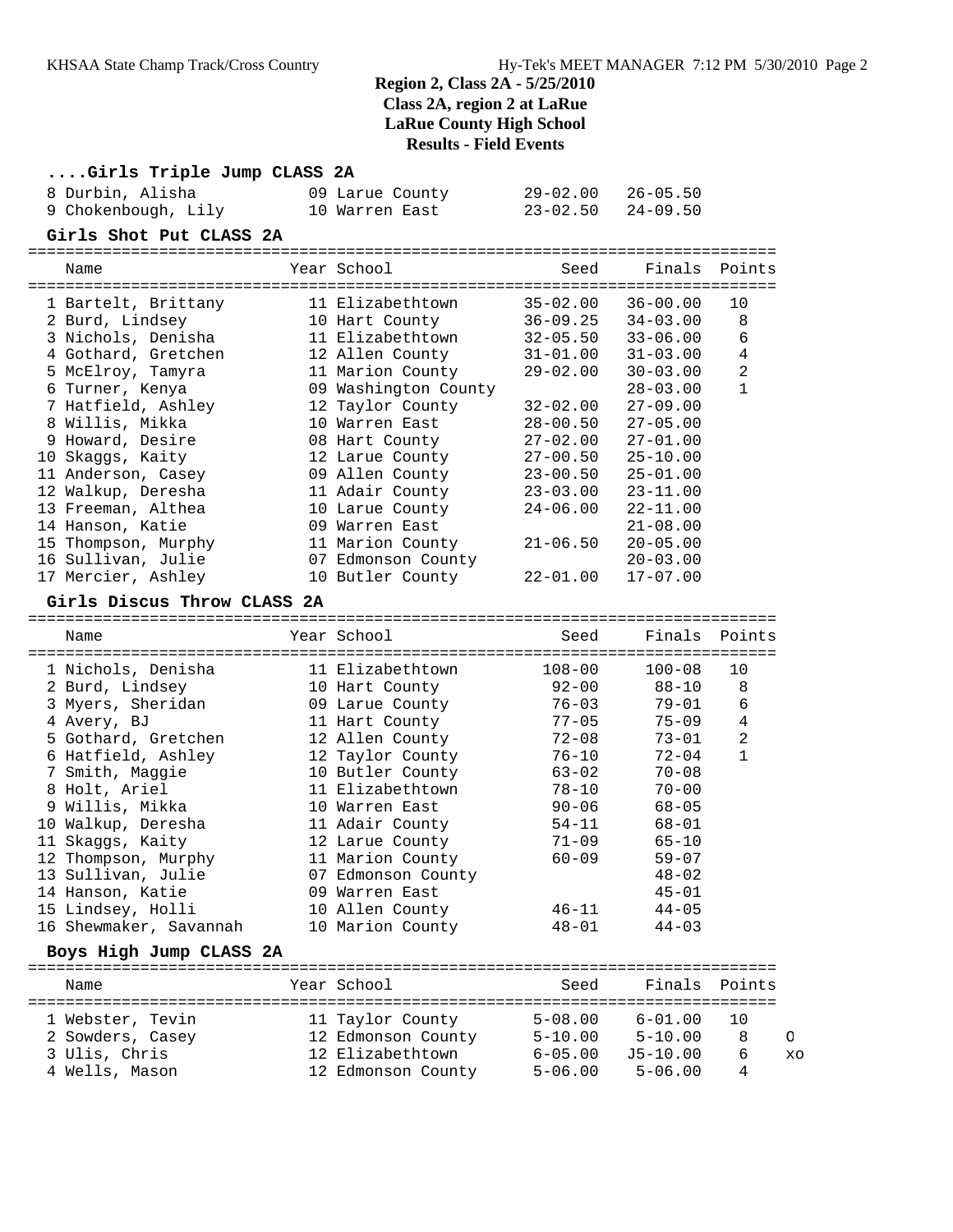## **....Boys High Jump CLASS 2A**

| 6 Drummond, Jacob<br>7 Wickware, Darius<br>8 Mudd, Valis<br>8 Barbour, Darius<br>9 Dyson, Brandon | 11 Allen County<br>10 Franklin-Simpson<br>12 Marion County<br>09 Hart County<br>12 Larue County | $5 - 06.00$<br>$5 - 08.00$<br>$5 - 04.00$ | J5-06.00<br>J5-04.00<br>$J5 - 04.00$<br>$5 - 02.00$<br>$5 - 00.00$ | 2  | $0 \frac{+x0+xx0}{-x}$ |
|---------------------------------------------------------------------------------------------------|-------------------------------------------------------------------------------------------------|-------------------------------------------|--------------------------------------------------------------------|----|------------------------|
| 11 Foster, Corey<br>-- Hunt, Scott<br>-- Gatton, Robert<br>Boys Pole Vault CLASS 2A               | 11 Allen County<br>10 Marion County<br>11 Larue County                                          | $5 - 06.00$<br>$5 - 08.00$<br>$5 - 04.00$ | $J5 - 00.00$<br>ΝH<br>ΝH                                           |    |                        |
| Name                                                                                              | Year School                                                                                     | Seed                                      | Finals Points                                                      |    |                        |
| 1 Strader, John                                                                                   | 12 Elizabethtown                                                                                | $11 - 06.00$                              | $11 - 06.00$                                                       | 10 |                        |
| 2 Chambers, John                                                                                  | 10 Elizabethtown                                                                                | $10 - 00.00$                              | $11 - 00.00$                                                       | 8  |                        |
|                                                                                                   |                                                                                                 |                                           |                                                                    |    |                        |
| 3 Devine, Brooks                                                                                  | 09 Marion County                                                                                | $9 - 00.00$                               | $10 - 00.00$                                                       | 6  |                        |

#### **Boys Long Jump CLASS 2A**

| Name                | Year School          | Seed         | Finals Points |    |
|---------------------|----------------------|--------------|---------------|----|
| 1 Ulis, Chris       | 12 Elizabethtown     | $22 - 01.50$ | $20 - 06.00$  | 10 |
| 2 Webster, Tevin    | 11 Taylor County     | $19 - 08.00$ | $20 - 03.75$  | 8  |
| 3 Embry, Clay       | 10 Butler County     | $17 - 02.00$ | $18 - 11.00$  | 6  |
| 4 Costello, Jacob   | 11 Allen County      | $17 - 02.25$ | $18 - 07.75$  | 4  |
| 5 Starks, Jacob     | 12 Allen County      | 17-09.75     | $18 - 02.50$  | 2  |
| 6 Allen, Edmund     | 12 Elizabethtown     | 19-08.00     | $17 - 07.00$  |    |
| 7 Gaither, Chris    | 09 Marion County     | 17-01.50     | $17 - 02.50$  |    |
| 8 Zemura, Bobby     | 10 Hart County       | $17 - 08.00$ | $17 - 02.25$  |    |
| 9 Walton, Marlyne   | 08 Warren East       | $16 - 09.00$ | $17 - 02.00$  |    |
| 10 Gatton, Robert   | 11 Larue County      | $16 - 09.50$ | $16 - 06.00$  |    |
| 11 Curtsinger, Kyle | 10 Washington County |              | $16 - 02.00$  |    |
| 12 Hymer, Cody      | 09 Edmonson County   |              | $15 - 04.00$  |    |
| 13 Brewer, Jordan   | 10 Larue County      | $17 - 08.50$ | $15 - 02.50$  |    |
| 14 Havens, Dylan    | 09 Butler County     | $14 - 04.00$ | $14 - 07.50$  |    |
| 15 Martin, Richard  | 10 Edmonson County   |              | $14 - 06.50$  |    |
| 16 Byrns, Robert    | 07 Warren East       |              | $9 - 04.00$   |    |
| 17 Wickware, Darius | 10 Franklin-Simpson  |              | $8 - 09.00$   |    |

5 Dyson, Brandon 12 Larue County 9-00.00 9-00.00 2

#### **Boys Triple Jump CLASS 2A**

| Name                                                                      | Year School                                                                | Seed                                                         |                                                              | Finals Points       |
|---------------------------------------------------------------------------|----------------------------------------------------------------------------|--------------------------------------------------------------|--------------------------------------------------------------|---------------------|
| 1 Ulis, Chris<br>2 Taul, Kendal<br>3 Whitney, Dalton<br>4 Patton, Clayton | 12 Elizabethtown<br>11 Marion County<br>10 Warren East<br>11 Elizabethtown | $44 - 10.50$<br>$40 - 09.50$<br>$38 - 04.00$<br>$39 - 01.00$ | $42 - 04.50$<br>$40 - 07.50$<br>$40 - 03.00$<br>$39 - 10.00$ | 10<br>8<br>6<br>4   |
| 5 Webster, Tevin<br>6 Starks, Jacob                                       | 11 Taylor County<br>12 Allen County                                        | $38 - 06.00$<br>$37 - 03.50$                                 | $39 - 00.00$<br>$36 - 10.00$                                 | $\overline{2}$<br>1 |
| 7 Bell, Jordan<br>8 Firquin, Jonathan<br>9 Walton, Marlyne                | 11 Marion County<br>10 Larue County<br>08 Warren East                      | $37 - 05.00$<br>$35 - 02.50$<br>$29 - 00.00$                 | $35 - 05.00$<br>$33 - 05.50$<br>$32 - 07.00$                 |                     |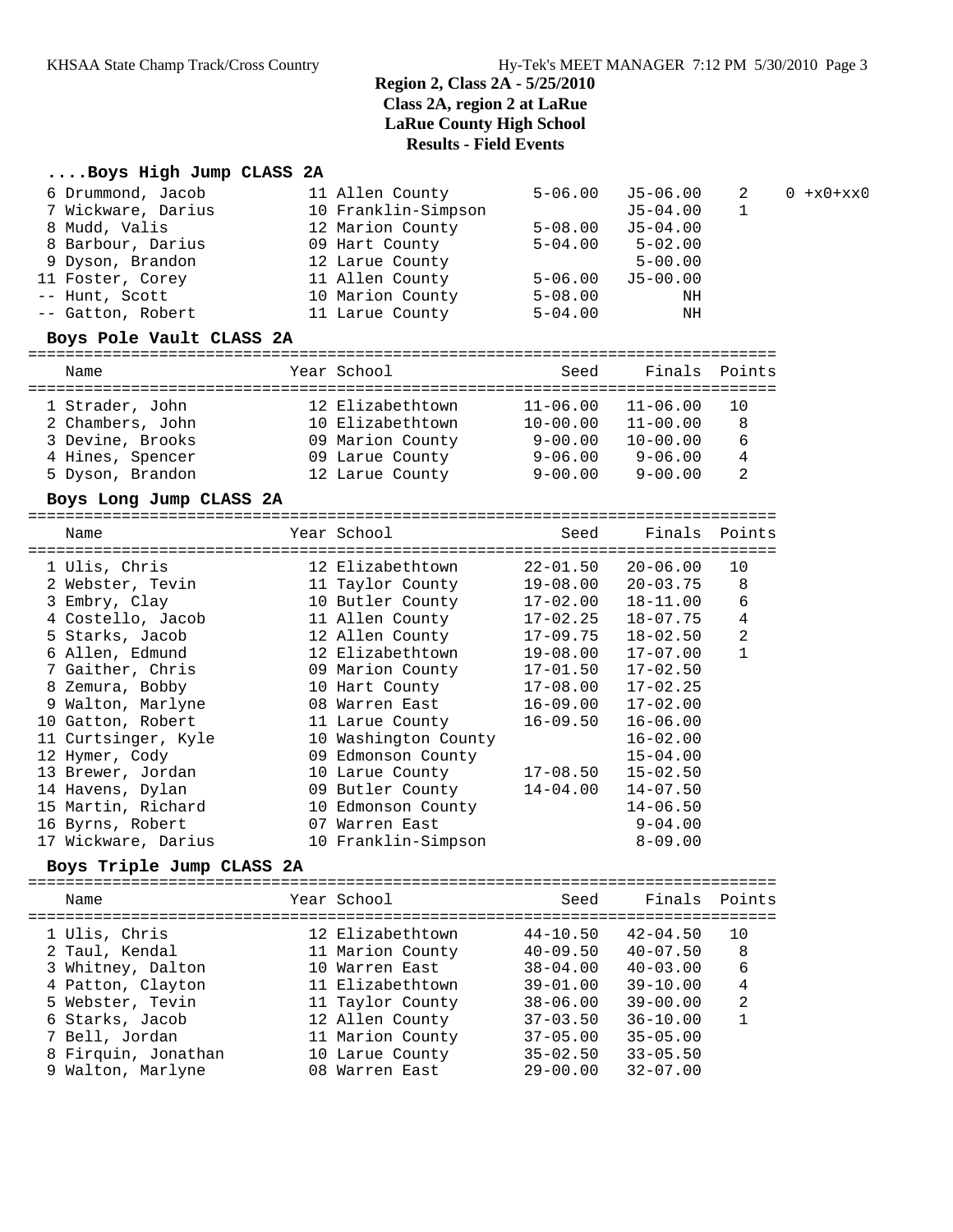### **....Boys Triple Jump CLASS 2A**

| 10 Gatton, Robert | 11 Larue County    |              | $32 - 01.00$ |
|-------------------|--------------------|--------------|--------------|
| 11 Sullivan, Alex | 09 Edmonson County |              | $31 - 07.50$ |
| 12 Lovell, Alex   | 10 Edmonson County |              | $31 - 02.50$ |
| 13 Watson, Aaron  | 09 Taylor County   | $31 - 02.00$ | $29 - 09.50$ |
| 14 Lynn, Darren   | 07 Hart County     | $26 - 04.00$ | $27 - 06.50$ |
| 15 West, Kendal   | 07 Hart County     | $25 - 04.00$ | $24 - 11.00$ |

#### **Boys Shot Put CLASS 2A**

================================================================================

| Name<br>============================== | Year School          | Seed                      |              | Finals Points  |
|----------------------------------------|----------------------|---------------------------|--------------|----------------|
| 1 Henry, Charles                       | 11 Elizabethtown     | 48-02.00                  | $47 - 06.00$ | 10             |
| 2 Caudill, Steven                      | 12 Edmonson County   | 42-11.00                  | $46 - 06.50$ | 8              |
| 3 Reeves, Chris                        | 11 Edmonson County   | 43-02.00                  | 43-07.00     | 6              |
| 4 Rothman, Zach                        | 12 Hart County       | 42-06.00                  | $43 - 04.00$ | $\overline{4}$ |
| 5 Knight, Sean                         | 12 Allen County      | $42 - 00.00$ $41 - 11.00$ |              | $\overline{c}$ |
| 6 Davenport, Tyler                     | 12 Larue County      | 47-04.00                  | $41 - 06.00$ | $\mathbf{1}$   |
| 7 Curtsinger, Kyle                     | 10 Washington County |                           | $38 - 03.00$ |                |
| 8 Newton, Clint                        | 12 Taylor County     | 36-07.00                  | $37 - 06.50$ |                |
| 9 Wafford, Ryan                        | 12 Larue County      | $40 - 04.00$              | $37 - 02.00$ |                |
| 10 Yoebstl, Kaleb                      | 11 Warren East       | 36-07.25                  | $37 - 01.50$ |                |
| 11 Gothard, Preston                    | 10 Allen County      | 38-00.00                  | $36 - 08.50$ |                |
| 12 Belcher, Nate                       | 12 Butler County     | 39-06.00                  | $36 - 03.00$ |                |
| 13 Hammons, Reed                       | 10 Warren East       | $33 - 07.00$              | $35 - 04.00$ |                |
| 14 Hiles, Jarod                        | 10 Elizabethtown     | 36-07.00                  | $34 - 04.50$ |                |
| 15 Christie, Matt                      | 11 Taylor County     | $34 - 05.00$              | $33 - 05.00$ |                |
| 16 Gaither, Chris                      | 09 Marion County     | 32-02.00                  | $31 - 11.00$ |                |
| 17 Caldwell, Dylan                     | 11 Marion County     | $31 - 06.00$              | $31 - 09.00$ |                |
| 18 Carney, Phillip                     | 12 Washington County |                           | $31 - 01.00$ |                |
| 19 Smith, Josh                         | 10 Adair County      | 28-10.00                  | $29 - 06.00$ |                |
| 20 Goodrum, Ben                        | 9 Franklin-Simpson   | 28-07.00                  | $25 - 07.00$ |                |
| 21 Beard, Cole                         | 09 Adair County      | $27 - 03.00$              | $21 - 11.00$ |                |

#### **Boys Discus Throw CLASS 2A**

| Name               |  | Seed                                                                                                                                                                                                                                                                                                                                                              | Finals     | Points                                                                                                           |
|--------------------|--|-------------------------------------------------------------------------------------------------------------------------------------------------------------------------------------------------------------------------------------------------------------------------------------------------------------------------------------------------------------------|------------|------------------------------------------------------------------------------------------------------------------|
| 1 Ginn, Steven     |  | $127 - 11$                                                                                                                                                                                                                                                                                                                                                        | $135 - 01$ | 10                                                                                                               |
| 2 Curtsinger, Kyle |  |                                                                                                                                                                                                                                                                                                                                                                   | $115 - 08$ | 8                                                                                                                |
| 3 Reeves, Chris    |  | $115 - 03$                                                                                                                                                                                                                                                                                                                                                        | $113 - 05$ | 6                                                                                                                |
| 4 Rediker, Michael |  | $122 - 08$                                                                                                                                                                                                                                                                                                                                                        | $112 - 01$ | 4                                                                                                                |
| 5 Yoebstl, Kaleb   |  |                                                                                                                                                                                                                                                                                                                                                                   | $111 - 07$ | 2                                                                                                                |
| 6 Rothman, Zach    |  |                                                                                                                                                                                                                                                                                                                                                                   | $111 - 06$ | $\mathbf 1$                                                                                                      |
| 7 Gothard, Preston |  |                                                                                                                                                                                                                                                                                                                                                                   | $108 - 08$ |                                                                                                                  |
| 8 Wafford, Ryan    |  |                                                                                                                                                                                                                                                                                                                                                                   | $106 - 08$ |                                                                                                                  |
| 9 Sanders, Kenneth |  |                                                                                                                                                                                                                                                                                                                                                                   | $102 - 09$ |                                                                                                                  |
| 10 Ayers, Trevor   |  |                                                                                                                                                                                                                                                                                                                                                                   | $99 - 02$  |                                                                                                                  |
| 11 Newton, Clint   |  |                                                                                                                                                                                                                                                                                                                                                                   | $96 - 08$  |                                                                                                                  |
| 12 Taylor, Joe     |  | $103 - 08$                                                                                                                                                                                                                                                                                                                                                        | $94 - 10$  |                                                                                                                  |
| 13 Sowders, Casey  |  |                                                                                                                                                                                                                                                                                                                                                                   | $91 - 01$  |                                                                                                                  |
| 14 Carney, Phillip |  |                                                                                                                                                                                                                                                                                                                                                                   | $83 - 05$  |                                                                                                                  |
| 15 Jordan, Shaq    |  | 80-07                                                                                                                                                                                                                                                                                                                                                             | $81 - 05$  |                                                                                                                  |
| 16 Goodrum, Ben    |  |                                                                                                                                                                                                                                                                                                                                                                   | $76 - 04$  |                                                                                                                  |
| 17 Belcher, Nate   |  |                                                                                                                                                                                                                                                                                                                                                                   | $75 - 08$  |                                                                                                                  |
|                    |  | Year School<br>10 Elizabethtown<br>10 Washington County<br>11 Edmonson County<br>12 Elizabethtown<br>11 Warren East<br>12 Hart County<br>10 Allen County<br>12 Larue County<br>12 Larue County<br>12 Warren East<br>12 Taylor County<br>12 Allen County<br>12 Edmonson County<br>12 Washington County<br>10 Hart County<br>9 Franklin-Simpson<br>12 Butler County |            | 106-02<br>$112 - 03$<br>111-11<br>$128 - 09$<br>$143 - 10$<br>$101 - 09$<br>$102 - 01$<br>$89 - 05$<br>$96 - 02$ |